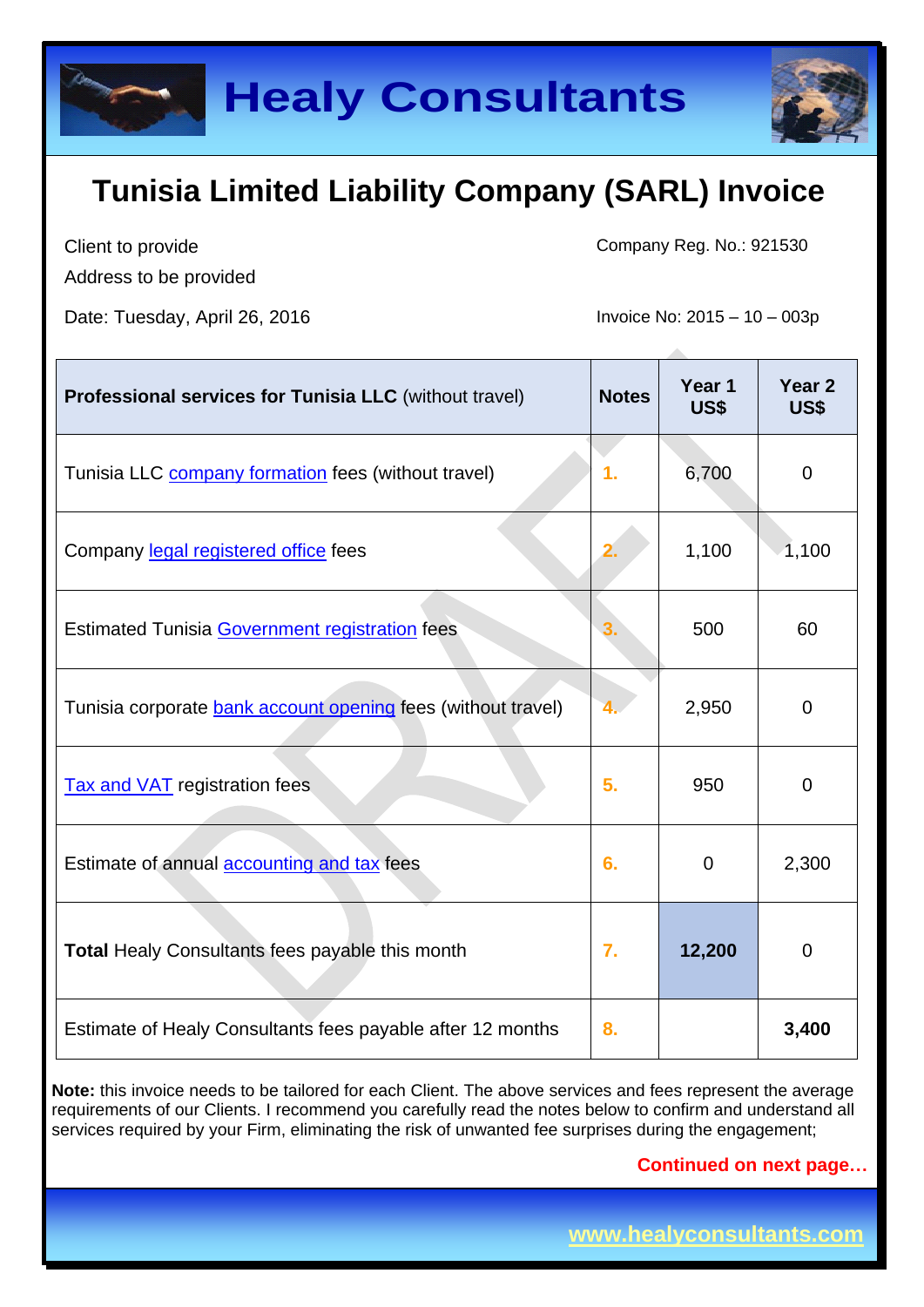**Healy Consultants**

#### **Tunisia Limited Liability Company (SARL) Invoice**

#### *Notes to invoice above*

**1.** Healy Consultants fees to efficiently and effectively complete Tunisia company registration within 4 [weeks](http://www.healyconsultants.com/tunisia-company-registration/fees-timelines/#timelines) by i) choosing the optimum regulatory license for our Client's business activities ii) reserving a company name with the [Promotion Agency](http://www.tunisieindustrie.nat.tn/fr/doc.asp?mcat=13&mrub=96) iii) settling our accountant and lawyer fees and iv) preparing a high quality company incorporation application for the Tunisian Government;

All [engagement fees](http://www.healyconsultants.com/company-registration-fees/) (click link) are agreed and paid up front and agree to the fees published on our country web pages. Consequently, there are no hidden fees, surprises or ambushes throughout the engagement. All engagement deadlines are agreed up front in the form of a [detailed](http://www.healyconsultants.com/index-important-links/example-project-plan/)  [project plan,](http://www.healyconsultants.com/index-important-links/example-project-plan/) mapping out [deliverables](http://www.healyconsultants.com/deliverables-to-our-clients/) by week throughout the engagement term;

Every week during the engagement, Healy Consultants will email our Client a [detailed status](http://www.healyconsultants.com/index-important-links/weekly-engagement-status-email/)  [update.](http://www.healyconsultants.com/index-important-links/weekly-engagement-status-email/) Our Client is immediately informed of engagement problems together with solutions. Your dedicated engagement manager is reachable by phone, Skype, live chat and email and will communicate in your preferred language;

- **2.** In accordance with the [Tunisia Commercial Code No 129,](http://www.wipo.int/wipolex/en/text.jsp?file_id=202217), an LLC shall as from the date of its incorporation have a legal registered office in Tunisia, to which all official government communications and notices may be addressed. To comply with this statutory requirement, Healy Consultants' Tunisia office will be the registered office address for your company. Thereafter, this address will be used to receive government correspondence including **i)** tax letters **ii)** notice of the legal annual return; and **iii)** all government communications. Most of our Clients wish to place [Healy Consultants'](http://www.healyconsultants.com/corporate-outsourcing-services/company-secretary-and-legal-registered-office/) office address on invoices, contracts, websites and business cards;
- **3.** This fee is an estimate of government costs payable during your Firm's engagement. All government fee payments will be supported by original receipts and invoices. Examples of government costs include **i)** register the articles of association with the [Promotion Agency;](http://www.tunisieindustrie.nat.tn/fr/doc.asp?mcat=13&mrub=96) **ii)** pay filling of existence application with [Tax Administration Authority;](http://www.pm.gov.tn/pm/article/article.php?id=199&lang=en) **iii)** submit company documents with the [Court's Clerk](http://www.tunisieindustrie.nat.tn/en/doc.asp?mcat=13&mrub=99&msrub=184&dev=true#&tar&) and **iv)** pay publication fee with the [Official Gazette.](http://www.linguee.com/french-english/translation/journal+officiel+de+la+r%C3%A9publique+tunisienne.html) Following engagement completion, Healy Consultants will refund our Client any excess of funds received over actual Government costs paid;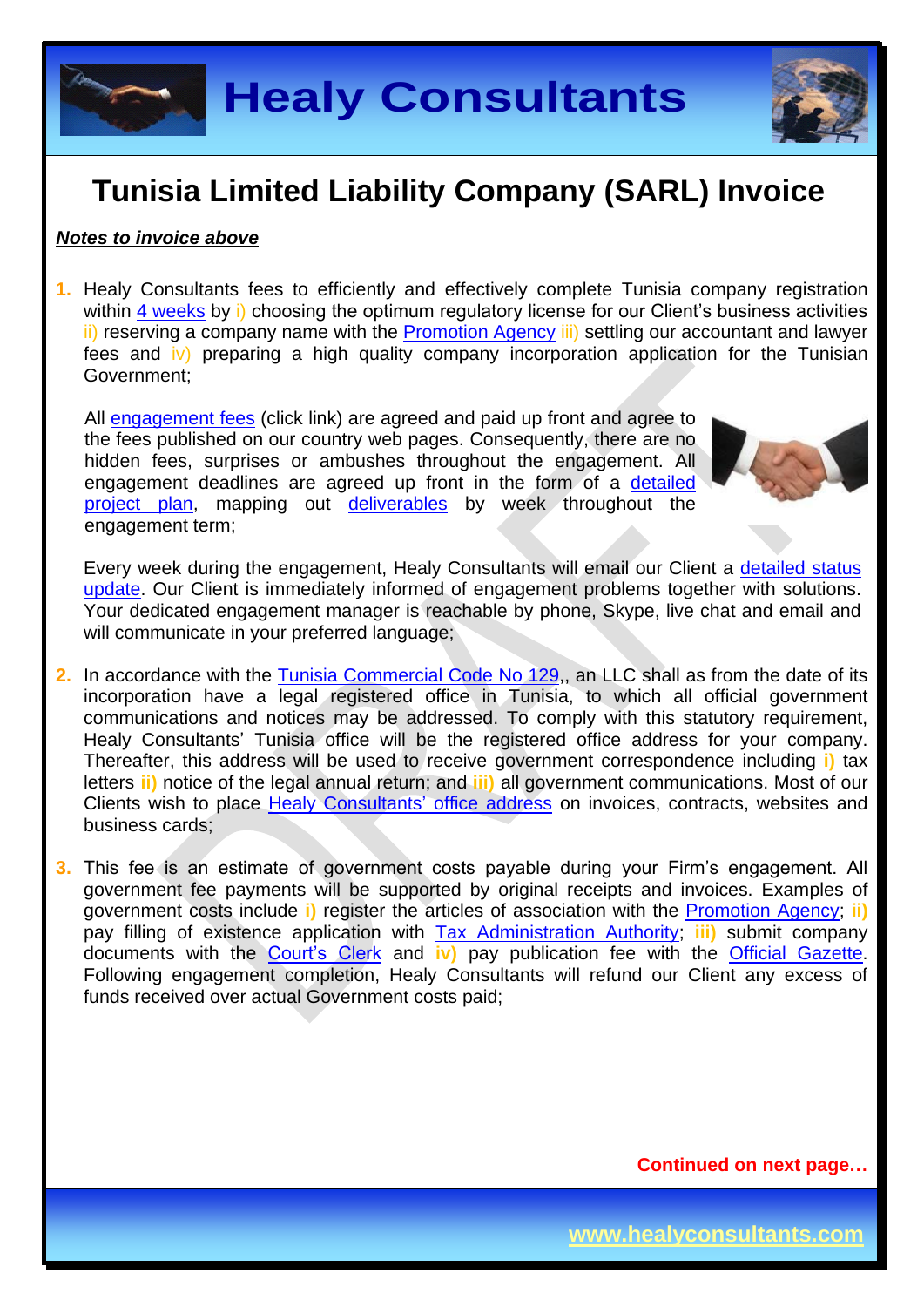



**4.** Healy Consultants will be pleased to open a Tunisia corporate bank account without our Client travel. It is a time consuming task, and Healy Consultants will shelter our Client from the associated administrative challenges. As you can appreciate, it is a difficult task to obtain bank account approval through a newly formed company when shareholders, directors and bank signatories reside overseas. Healy Consultants will prepare a business plan for the bank to optimize the probability of corporate bank account approval. Depending on our Client's business and nationality, there is a 20% probability the banks will request a bank signatory to travel for a one hour bank interview. Healy Consultants will try its best to negotiate with the bank for a travel exemption. If our Client must travel to Tunisia for corporate bank account opening, Healy Consultants will refund our Client US\$950;

If our Client is not comfortable with only a Tunisia corporate bank account, Healy Consultants will be pleased to open [an international corporate bank account](http://www.healyconsultants.com/international-banking/) (click link) outside of Tunisia. Examples include New York, Germany, Liechtenstein, Austria, Bulgaria, South Africa, Australia, London, South America or Dubai. All banks will be top tier banks in these countries with excellent internet banking services. Example of our global banking partners include HSBC, Standard Chartered Bank, Citibank, Barclays, Standard bank, ANZ bank, VTB bank, UBS, Credit Suisse;

The banks enjoys ultimate power of approval of corporate bank account applications. Consequently, guaranteed success is outside of Healy Consultants' control. What is inside our control is the preparation and submission of a high quality bank application that maximizes the likelihood of approval. To date, we enjoy a 100% approval record because of our global [banking relationships](http://www.healyconsultants.com/international-banking/corporate-accounts/) and determination.







Global banks continue to tighten corporate bank account opening procedures, their internal compliance departments completing more thorough due diligence of Clients. Consequently, our Clients should expect the bank account approval period to take up to 4 weeks. Furthermore, global banks now require evidence of proof of business in the country where the corporate bank account will be, including sales contracts or lease agreement;

**5.** In accordance with Tunisia Corporate Taxation Code, each entity must register for corporate tax and VAT at the Tunisian [Tax Administration.](http://www.pm.gov.tn/pm/article/article.php?id=199&lang=en)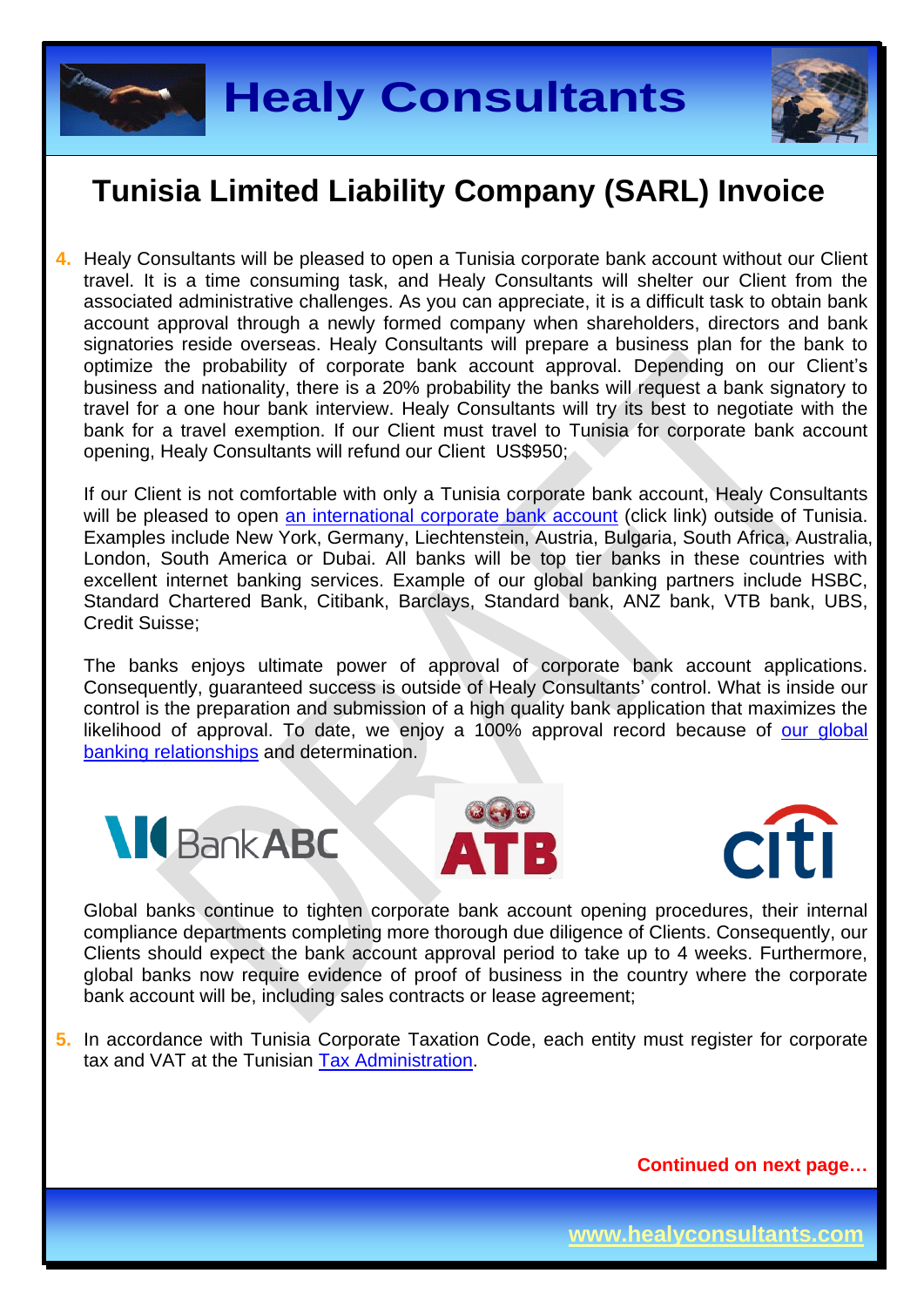



**6.** For an active trading company, these [accounting and tax](http://www.healyconsultants.com/tunisia-company-registration/accounting-legal/) fees are an estimate of Healy Consultants fees to efficiently and effectively discharge your annual company accounting and tax obligations. Following receipt of a set of draft accounting numbers from your company, Healy Consultants will more accurately advise accounting and tax fees. For a dormant company, Healy Consultants fees are only US\$950;



- **7.** All fees quoted in this invoice correspond to fees quoted [on Healy Consultants'](http://www.healyconsultants.com/company-registration-fees/) website. Please review this invoice carefully to identify errors. During the rush of the business day, it is possible that Healy Consultants inadvertently made fee calculation errors, typing errors or omitted services or omitted historic fee payments from Clients. In the unfortunate event you identify invoice errors, please revert to me directly re the same. I apologize in advance if I or my staff made invoice errors;
- **8.** Assuming our Clients re-engage Healy Consultants in year 2, this fee is an estimate of the fees payable next year, 12 months after the date of company registration;
- **9.** The fees quoted in this invoice are a prediction of the fees required to efficiently and effectively complete this engagement in a timely manner. If during the engagement Healy Consultants realizes that the project is more complex than anticipated, requiring a large additional investment of time, my Firm will revert to request additional fees. If Healy Consultants completes the engagement faster and more easily than expected, Healy Consultants is happy to refund some fees to our Client;
- **10.** Engage Healy Consultants to [project manage](http://www.healyconsultants.com/project-manage-engagements/) business set up in every country on the planet. We are the best in the [world](http://www.healyconsultants.com/best-in-the-world/) at what we do, timely completing the  $A$  to  $Z$  of every country engagement;
- 11. In accordance with [Tunisia Commercial Code No 129,](http://www.wipo.int/wipolex/en/text.jsp?file_id=202217) there is no minimum issued share capital required for a Tunisia LLC company. However depending on the business activity, companies will require a paid up share capital between TND 1,000 and TND 10,000 for successful license application;
- 12. In accordance with [Tunisia Commercial Code No 129,](http://www.wipo.int/wipolex/en/text.jsp?file_id=202217) it is likely your Firm will need i) a local, Tunisian national 51% shareholder and ii) a Tunisian resident director who will be the legal registered officer when dealing with the Government. Healy Consultants will assist secure a [passive professional](http://www.healyconsultants.com/resident-director-services/) nominee a country resident director and shareholder for a one time finder fee of US\$5,950. Thereafter, annual fees will directly paid by our Client to the nominee. Our estimate of annual fees payable amount to US\$30,000;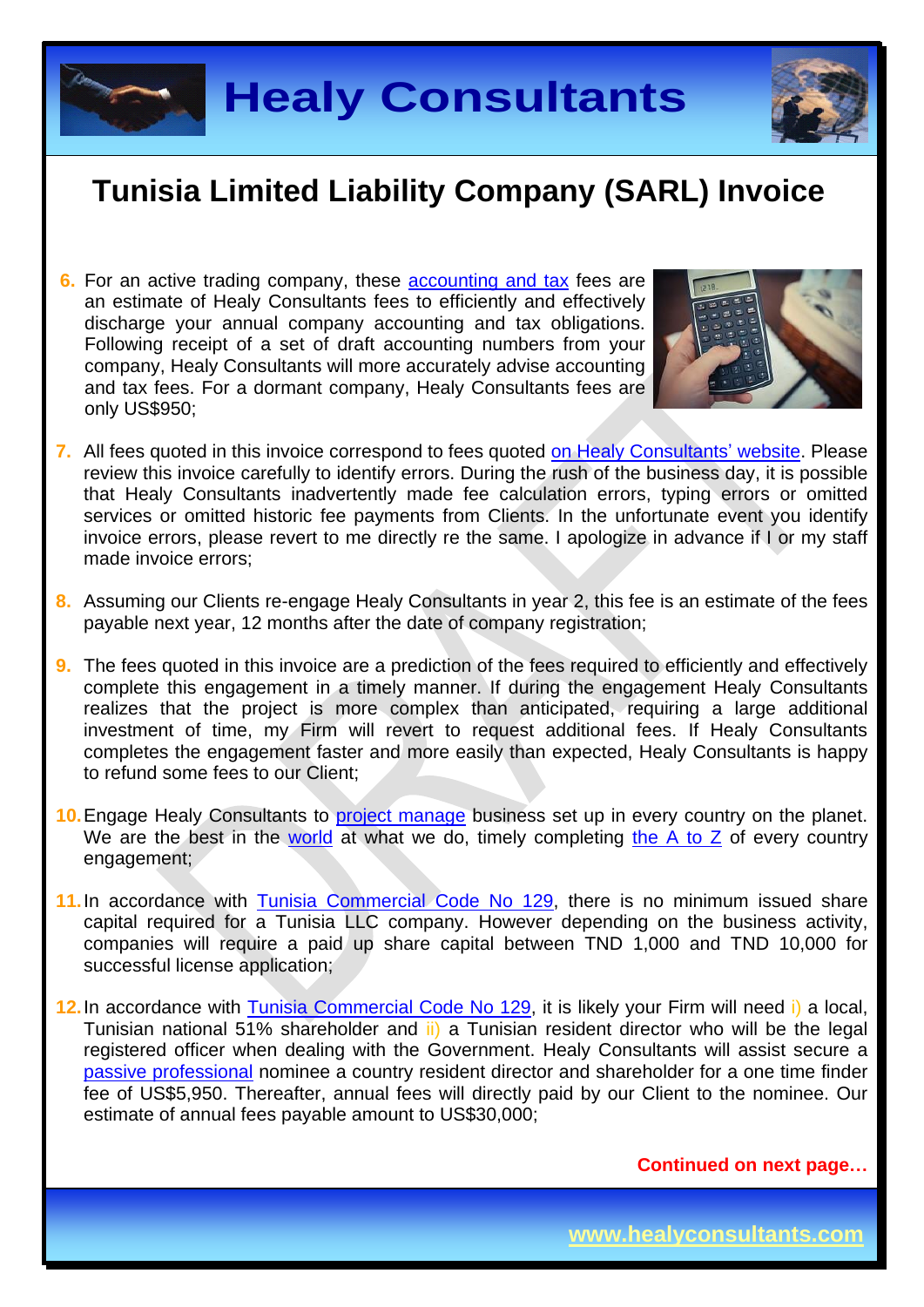



**13.** If our Client and Healy Consultants properly plan this engagement, our Clients' will *not* have to travel during this engagement. Healy Consultants will efficiently and effectively complete company registration and corporate bank account opening in a timely manner without our Client presence. Instead, our Client will need to **i)** sign and get documents legalized in the embassy in their country of origin and **ii)** courier the originals to Healy Consultants office;



- 14. Depending on our Client's business and nationality, the Tunisia Government may require a special regulatory license to carry on your business in the country. Healy Consultants will assist our Client secure license approval; there may be additional engagement fees. However, the Government enjoys ultimate power of approval of company registrations and business licenses;
- 15. If our Client requires nominee shareholder and director services [\(click link\),](http://www.healyconsultants.com/corporate-outsourcing-services/nominee-shareholders-directors/) Healy Consultants will be pleased to assist. Our fee for professional, passive nominee corporate shareholder amounts to US\$2,100 per annum. Our fee to be both nominee director and shareholder amounts to US\$6,600 per annum. Being the sole shareholders and sole director of a Client's company exposes Healy Consultants to reputation, litigation and financial risk;
- 16. If required, Healy Consultants will be pleased to assist your firm to secure employee [visa](http://www.healyconsultants.com/corporate-advisory-services/migration/) approvals. Our fee is US\$2,950 for the first employee, US\$1,950 for the second employee, US\$950 per employee thereafter. Our employee visa fees includes preparation of a quality visa application and submitting to the correct Government immigration officers. The Government enjoys ultimate power of approval of visa applications. Consequently, guaranteed success is outside of Healy Consultants' control. What is inside our control is the preparation and submission of a high quality immigration visa application that maximizes the likelihood of visa approval;
- **17.** After company incorporation is complete, the Tunisia Government must review and approve a lease agreement for office premises. If your Firm requires this service from Healy Consultants, our one-time fee amounts to US\$950. The monthly rent thereafter will be paid independently and directly to the landlord by our Client. An estimate of such a rental for a space of 10 sqm for one employee is US\$2,100 per month;
- **18.** Some of our Clients request Healy Consultants to provide temporary shared [office space](http://www.healyconsultants.com/virtual-office/) for 6 months until their preferred business premises is found. If your Firm requires this service, our one-time fee is US\$950. Monthly rental thereafter is paid directly to the landlord, independently of Healy Consultants;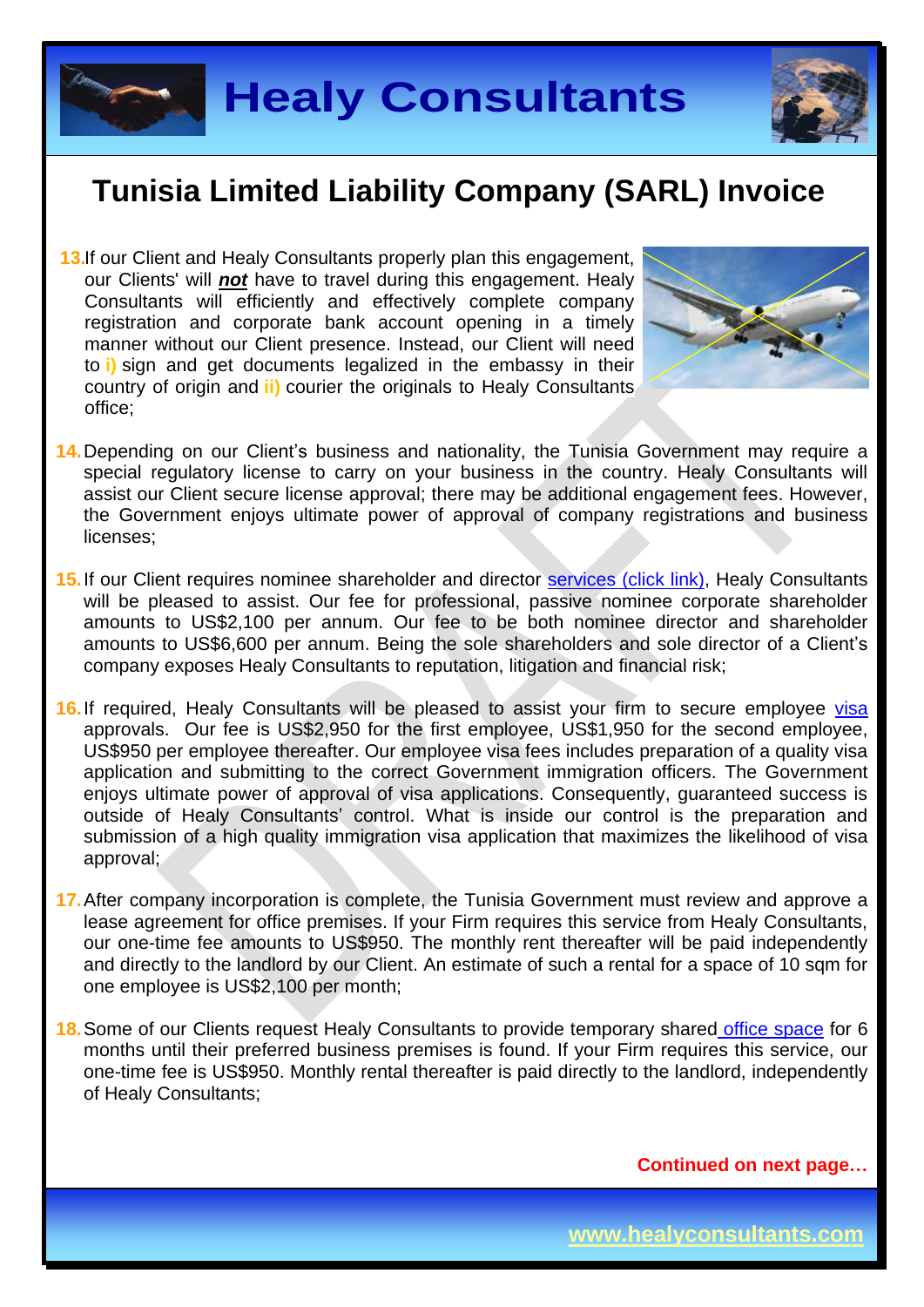



- **19.** Monthly and quarterly Government tax obligations include **i)** monthly VAT and payroll and **ii)**  quarterly corporation tax return filing. If you need our help, Healy Consultants can complete monthly Government reporting for a monthly fee of US\$860. Healy Consultants monthly support will include **i)** receive in dropbox the monthly invoices from our client **ii)** label monthly bank statement transactions **iii)** preparation and submission of VAT returns and **iv)** monitor monthly profit levels to minimize annual tax **v)** submission of monthly employee payroll reporting;
- 20. It is important our Clients are aware of their personal and corporate tax obligations in their country of residence and domicile. Let us know if you need Healy Consultants help to clarify your local and international annual tax reporting obligations;
- **21.** During the engagement, shareholders and directors' documents may need to be translated into the local language; before the Government and Bank approves company registration and corporate bank account opening respectively. Consequently, our Client should budget for possible additional translation and embassy attestation fees. Either our Client or Healy Consultants can complete this administrative task;

As always, Healy Consultants will negotiate with all third parties to eliminate or reduce additional engagement costs. For transparency purposes, all third party fee payments will be supported by original receipts and invoices. Examples of possible third party payments include **i)** embassy fees **ii)** notary public costs **iii)** official translator fees;

- 22. Some of our Clients' require an *immediate country solution*. With this strategy, within one week Healy Consultants can supply our Client **i)** an existing dormant Tunisia company number and **ii)** an already approved Tunisia corporate bank account number and **iii)** a business address. Turnkey solutions are attractive to those entrepreneurs who wish to immediately close a country deal, sign a contract or invoice a customer;
- 23. As stipulated on our [business website](http://www.healyconsultants.com/) and in section 3 of our engagement letter, Healy Consultants will only commence the engagement following **i)** settlement of our fees and **ii)** completion and signing of our legal engagement letter;
- 24. Healy Consultants will only incorporate your company after 75% of due diligence [documentation](http://www.healyconsultants.com/due-diligence/) is received by email. Healy Consultants will only open a corporate bank account after 100% of the Client's original due diligence documentation is received by courier;
- 25. During the annual renewal engagement with our Client, our in-house Legal and Compliance [Department \(click link\)](http://www.healyconsultants.com/about-us/key-personnel/cai-xin-profile/) reviews the quality and completeness of our Client file. Consequently, Healy Consultants may revert to our Client to ask for more up to date due diligence [documentation;](http://www.healyconsultants.com/due-diligence/)